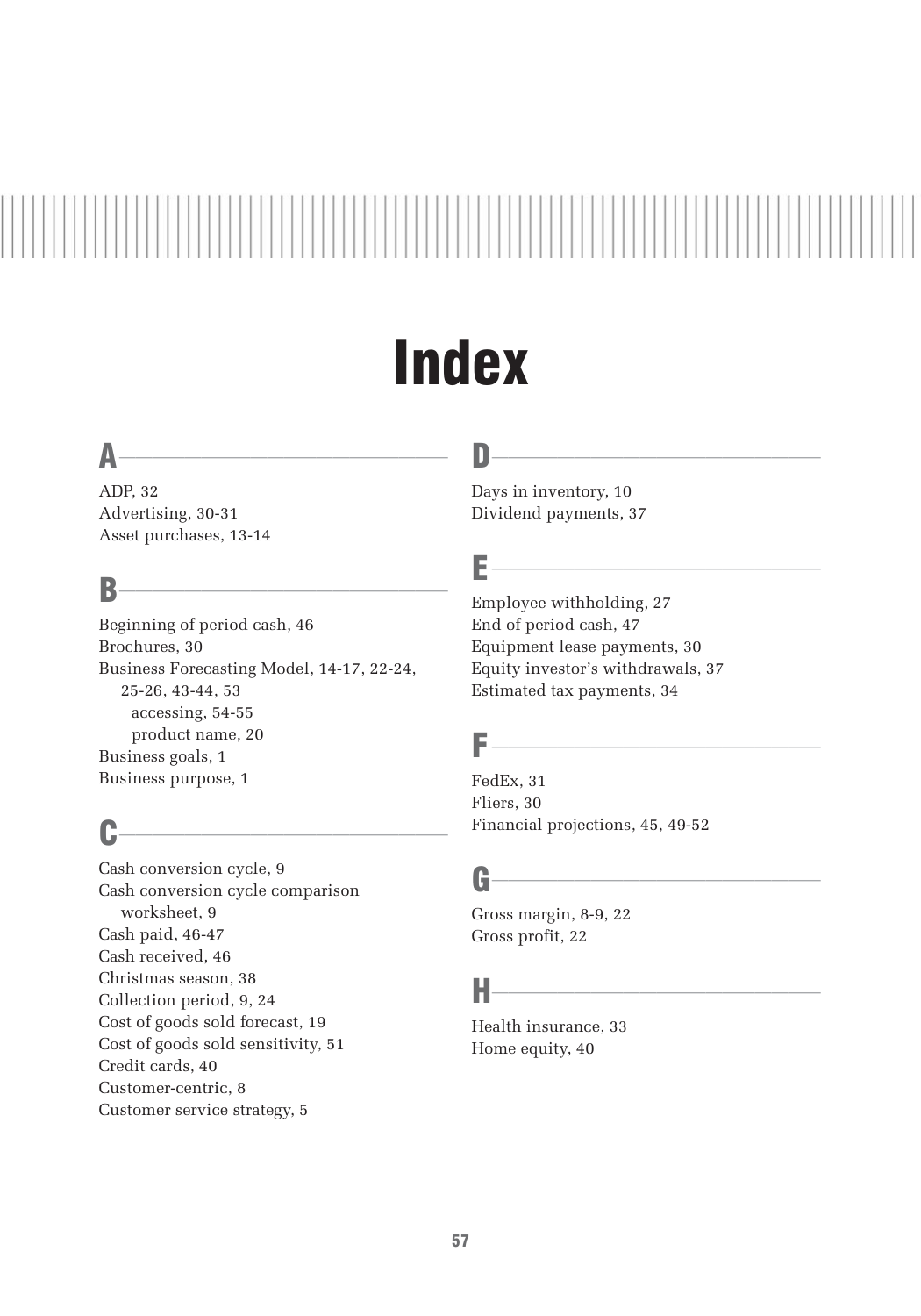#### FINANCE WITHOUT FEAR

### $\overline{a}$   $\overline{b}$   $\overline{b}$   $\overline{b}$   $\overline{c}$   $\overline{c}$   $\overline{d}$   $\overline{d}$   $\overline{d}$   $\overline{d}$   $\overline{d}$   $\overline{d}$   $\overline{d}$   $\overline{d}$   $\overline{d}$   $\overline{d}$   $\overline{d}$   $\overline{d}$   $\overline{d}$   $\overline{d}$   $\overline{d}$   $\overline{d}$   $\overline{d}$   $\overline{d}$   $\overline{$

Income tax payments, 33 Incorporation, 32 Innovation and design strategy, 6 Interest payments on loans, 36 Internet expenses, 30 Inventory expenses, 15, 21 IRS, 27-28, 31, 32

### $\mathsf{J}$   $\overbrace{\phantom{a}}$

Just-in-time inventory, 22

### $L$   $\overline{\phantom{a}}$

Labor expenses, 21 Legal fees, 15 Liability insurance, 33 Limited liability corporation, 32

### $M \longrightarrow$

Magazines, 30 Maintenance and repairs, 31 Margin comparison worksheet, 9 Medicare taxes, 27-28 Miscellaneous expenses, 34 Money from family and friends worksheet, 41 Money obtained from loans worksheet, 42 Monthly business operating expenses worksheet, 26

### $N$

Negative cash flow, 24, 47 Net margin, 8-9 Newspapers, 30

### $\mathbf{0}$   $\overline{\phantom{0}0}$

Office supplies, 30 Operating expenses, 25 total, 35 worksheet, 26 Operating margin, 8-9 Operating strategies, 5-6 Operational –centric, 6, 8 Other expenses, 35 Outside contractor, 32 Outside investor, 42-43 Owners' salary, 26

### **P\_\_\_\_\_\_\_\_\_\_\_\_\_\_\_\_\_\_\_\_\_\_\_\_**

Passion for business, 3 Paychex, 32 Payment period, 10, 23 Payment to owners, 27 Payments on loans, 35 Personal funds worksheet, 40 Personal property taxes, 34 Postage, 31 Principal payments on loans, 36 Products and services worksheet, 4 Projected cash flow, 44-45 Projected cash flow worksheet, 48

### $\mathbf{Q}$

QuickBooks, 32

## $R$  and  $\overline{R}$  and  $\overline{R}$  and  $\overline{R}$  and  $\overline{R}$  and  $\overline{R}$  and  $\overline{R}$  and  $\overline{R}$  and  $\overline{R}$  and  $\overline{R}$  and  $\overline{R}$  and  $\overline{R}$  and  $\overline{R}$  and  $\overline{R}$  and  $\overline{R}$  and  $\overline{R}$  and  $\overline{R}$  and  $\overline{$

Raw material expenses, 15, 21 Real estate taxes, 34 Registration fees, 16 Regulatory fees, 33 Rent, 29 Reserves, 38 Retirement funds, 40 Revenue sensitivity, 49-50 lower prices, 50 product mix, 50 sale prices, 50

### S\_\_\_\_\_\_\_\_\_\_\_\_\_\_\_\_\_\_\_\_

Sales and marketing strategy, 5 Sales forecast, 19, 21 Sales price estimate, 21 Savings accounts, 40 SBA, 42 Scenario analysis, 49-52